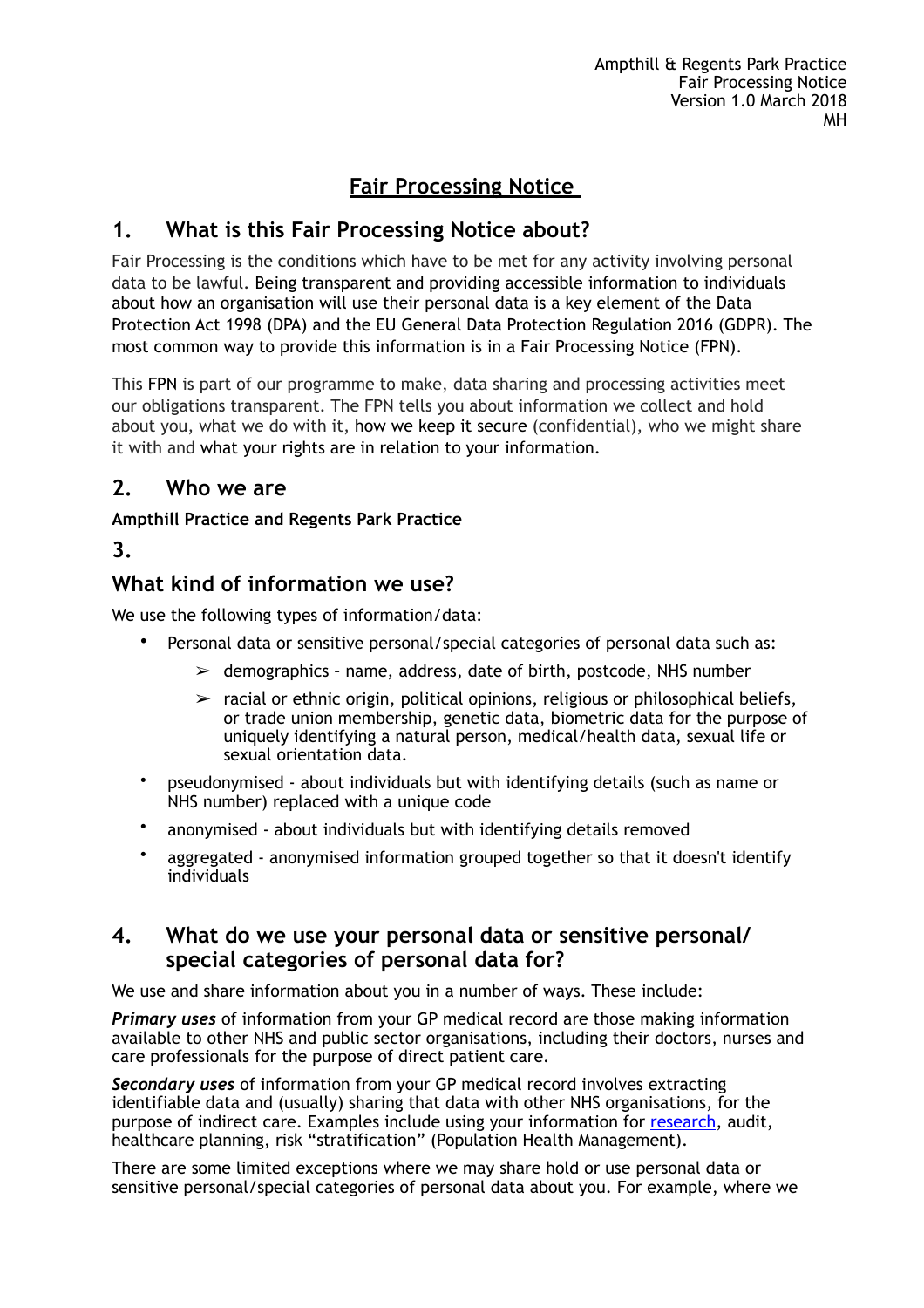are required by law to perform certain services that involve the sharing and processing of personal data or sensitive personal/special categories of personal data. In this case, the conditions/legal basis and justification for the processing of your personal data or sensitive personal/special categories of personal data are: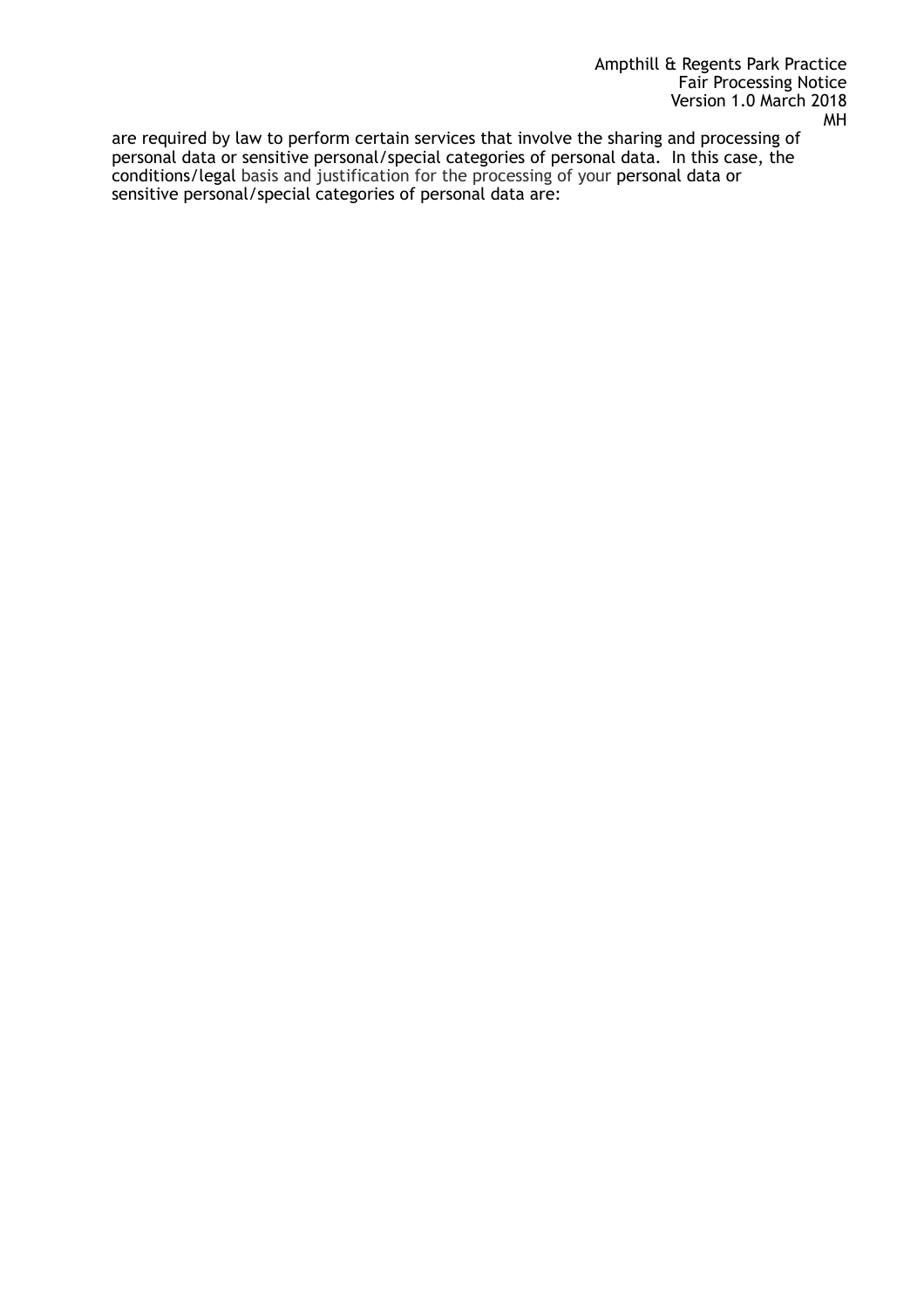| <b>Type</b>                              | <b>Data Protection</b><br><b>Act 1998</b><br>- Schedule 2 -                                                                                                                                                                                                                  | <b>Data Protection</b><br><b>Act 1998</b><br>- Schedule 3 -                                                                                                                                                                                                               | General<br><b>Data</b><br>Protection<br>Regulation<br>- Article 6                                                                                                                                                                                                                                                    | General<br>Data<br>Protection<br><b>Regulation</b><br>- Article 9 -                                                                                                                                                                                                                        | <b>Other Legal</b><br><b>Basis and</b><br><b>Justification</b>                                        |
|------------------------------------------|------------------------------------------------------------------------------------------------------------------------------------------------------------------------------------------------------------------------------------------------------------------------------|---------------------------------------------------------------------------------------------------------------------------------------------------------------------------------------------------------------------------------------------------------------------------|----------------------------------------------------------------------------------------------------------------------------------------------------------------------------------------------------------------------------------------------------------------------------------------------------------------------|--------------------------------------------------------------------------------------------------------------------------------------------------------------------------------------------------------------------------------------------------------------------------------------------|-------------------------------------------------------------------------------------------------------|
| Continuing<br><b>Healthcare</b><br>(CHC) | The processing<br>of personal data<br>is permitted<br>under the<br>following<br>paragraphs:<br>4 (processing for<br>vital interests of<br>data subject);<br>$5(b)$ , $5(c)$ and/<br>or $5(d)$<br>(processing for<br>statutory or<br>governmental or<br>public<br>functions). | The processing<br>of sensitive<br>personal data is<br>permitted under<br>the following<br>paragraphs:<br>$7(1)$ (b) and/or<br>$7(1)$ (c)<br>(processing for<br>statutory or<br>governmental<br>functions) and/<br>$or$ :<br>8(1) (processing<br>for medical<br>purposes). | The<br>processing<br>of personal<br>data is<br>permitted<br>under the<br>following<br>paragraphs<br>(c)<br>(processing<br>for legal<br>obligation);<br>(d)<br>(process<br>for vital<br>interests of<br>data<br>subject)<br>and/or;<br>(e) (public<br>interest or<br>in the<br>exercise of<br>official<br>authority). | The<br>processing<br>of special<br>categories<br>of personal<br>data is<br>permitted<br>under the<br>following<br>paragraphs:<br>(c) (vital<br>interests);<br>(h)<br>(processing<br>for medical<br>purposes)<br>and/or;<br>(i) (public<br>interest in<br>the area of<br>public<br>health). | Section 251B<br>Health and<br><b>Social</b><br>(Safety and<br>Quality Act)<br>2015 (Duty<br>to Share) |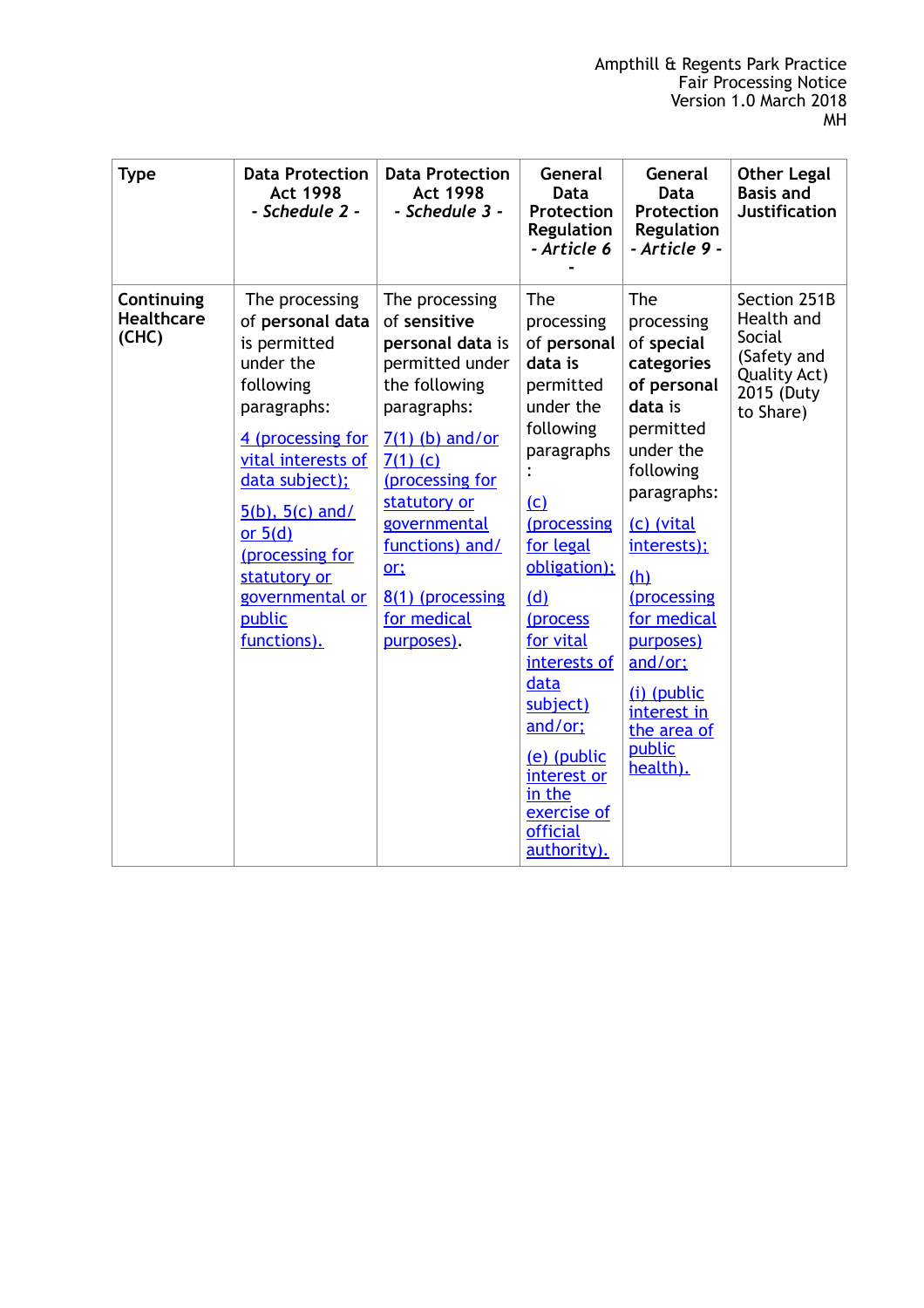|                                                     |                                                                                                                                                                                                                                                                              |                                                                                                                                                                                                                                                                        |                                                                                                                                                                                                                                                                                                                                     |                                                                                                                                                                                                                                                                                            | <b>MH</b>                                                                                      |
|-----------------------------------------------------|------------------------------------------------------------------------------------------------------------------------------------------------------------------------------------------------------------------------------------------------------------------------------|------------------------------------------------------------------------------------------------------------------------------------------------------------------------------------------------------------------------------------------------------------------------|-------------------------------------------------------------------------------------------------------------------------------------------------------------------------------------------------------------------------------------------------------------------------------------------------------------------------------------|--------------------------------------------------------------------------------------------------------------------------------------------------------------------------------------------------------------------------------------------------------------------------------------------|------------------------------------------------------------------------------------------------|
| <b>Supporting</b><br><b>Medicines</b><br>Management | The processing<br>of personal data<br>is permitted<br>under the<br>following<br>paragraphs:<br>4 (processing for<br>vital interests of<br>data subject);<br>$5(b)$ , $5(c)$ and/<br>or $5(d)$<br>(processing for<br>statutory or<br>governmental or<br>public<br>functions). | The processing<br>of sensitive<br>personal data is<br>permitted under<br>the following<br>paragraphs:<br>$7(1)$ (b) and/or<br>$7(1)$ (c)<br>(processing for<br>statutory or<br>governmental<br>functions) and/<br>or:<br>8(1) (processing<br>for medical<br>purposes). | The<br>processing<br>of personal<br>data is<br>permitted<br>under the<br>following<br>paragraphs<br>(c)<br><i>(processing)</i><br>for legal<br>obligation);<br><u>(d)</u><br>(process<br>for vital<br>interests of<br>data<br>subject)<br>and/or;<br>(e) (public<br>interest or<br>in the<br>exercise of<br>official<br>authority). | The<br>processing<br>of special<br>categories<br>of personal<br>data is<br>permitted<br>under the<br>following<br>paragraphs:<br>(c) (vital<br>interests);<br>(h)<br>(processing<br>for medical<br>purposes)<br>and/or;<br>(i) (public<br>interest in<br>the area of<br>public<br>health). | Section 251B<br>Health and<br>Social<br>(Safety and<br>Quality Act)<br>2015 (Duty<br>to Share) |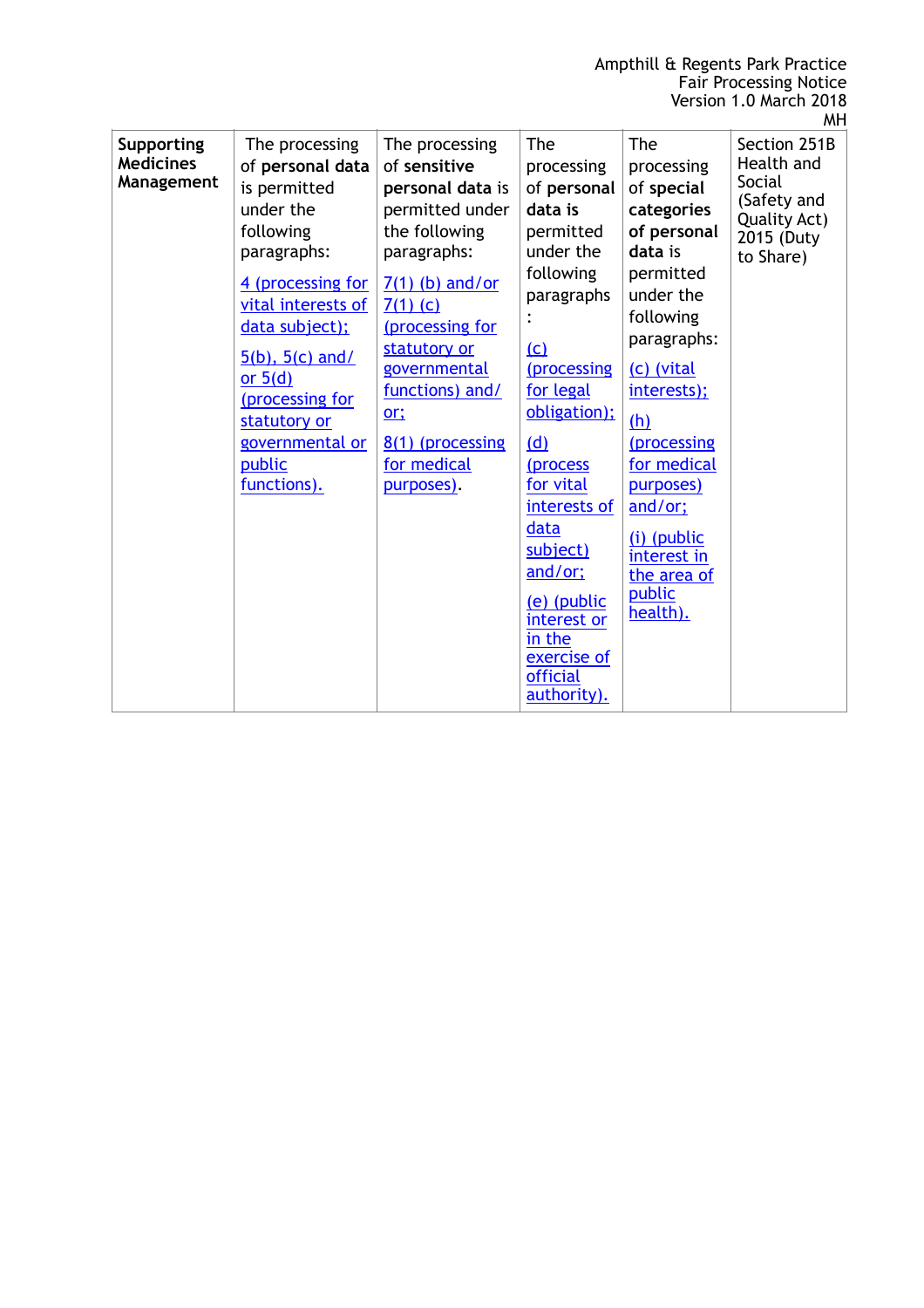|                                                                                                                  |                                                                                                                                                                               |                                                                                                                                                               |                                                                                                                                                           |                                                                                                                                                                                           | <b>MH</b> |
|------------------------------------------------------------------------------------------------------------------|-------------------------------------------------------------------------------------------------------------------------------------------------------------------------------|---------------------------------------------------------------------------------------------------------------------------------------------------------------|-----------------------------------------------------------------------------------------------------------------------------------------------------------|-------------------------------------------------------------------------------------------------------------------------------------------------------------------------------------------|-----------|
| Integrated<br><b>Urgent Care</b><br>Service (IUC)<br>- covering Out<br>of Hours and<br><b>NHS 111</b><br>service | The processing<br>of personal data<br>is permitted<br>under the<br>following<br>paragraphs:                                                                                   | The processing<br>of sensitive<br>personal data is<br>permitted under<br>the following<br>paragraphs:                                                         | The<br>The<br>processing<br>processing<br>of personal<br>of special<br>data is<br>categories<br>of personal<br>permitted<br>under the<br>data is          | Section 251B<br>Health and<br>Social<br>(Safety and<br>Quality Act)<br>2015 (Duty                                                                                                         |           |
|                                                                                                                  | 4 (processing for<br>vital interests of<br>data subject);<br>$5(b)$ , $5(c)$ and/<br>or $5(d)$<br>(processing for<br>statutory or<br>governmental or<br>public<br>functions). | $7(1)$ (b) and/or<br>$7(1)$ (c)<br>(processing for<br>statutory or<br>governmental<br>functions) and/<br>or:<br>8(1) (processing<br>for medical<br>purposes). | following<br>paragraphs<br>(c)<br>(processing<br>for legal<br>obligation);<br>(d)<br>(process<br>for vital<br>interests of<br>data<br>subject)<br>and/or; | permitted<br>under the<br>following<br>paragraphs:<br>(c) (vital<br>interests);<br>(h)<br>(processing<br>for medical<br>purposes)<br>and/or;<br>(i) (public<br>interest in<br>the area of | to Share) |
|                                                                                                                  |                                                                                                                                                                               |                                                                                                                                                               | (e) (public<br>interest or<br>in the<br>exercise of<br>official<br>authority).                                                                            | public<br>health).                                                                                                                                                                        |           |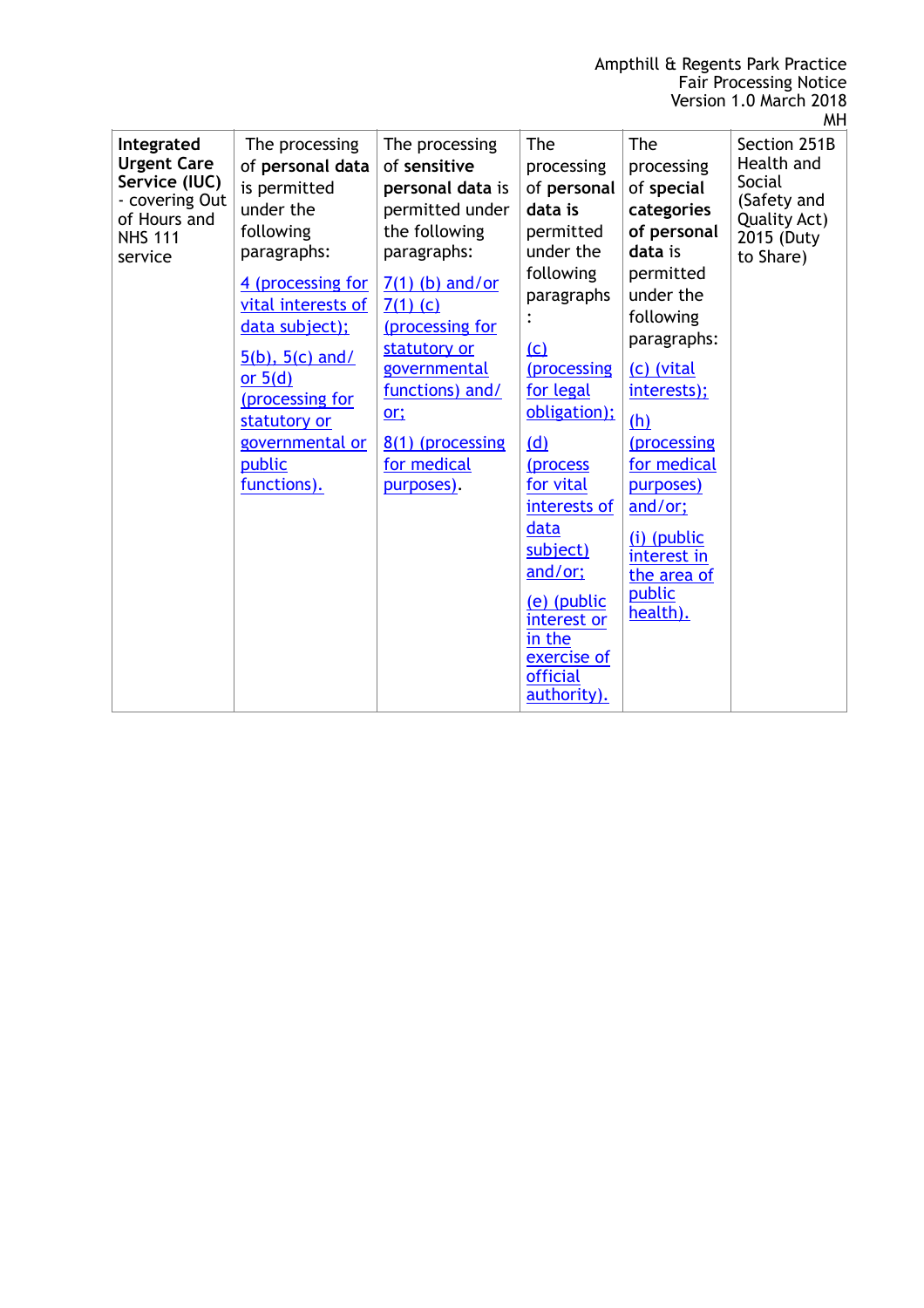| A process<br>where we or<br>you can<br>request<br>treatments<br>that is not<br>routinely<br>funded by the<br>NHS, which<br>are known as<br><b>Individual</b><br><b>Funding</b><br><b>Requests</b> | The processing<br>of personal data<br>is permitted<br>under the<br>following<br>paragraphs:<br>$1$ (consent);<br>4 (processing for<br>vital interests of<br>data subject);<br>$5(b)$ , $5(c)$ and/<br>or $5(d)$<br>(processing for<br>statutory or<br>governmental or<br>public<br>functions). | The processing<br>of sensitive<br>personal data is<br>permitted under<br>the following<br>paragraphs:<br>1 (consent);<br>$7(1)$ (b) and/or<br>$7(1)$ (c)<br>(processing for<br>statutory or<br>governmental<br>functions) and/<br>or;<br>8(1) (processing<br>for medical<br>purposes). | <b>The</b><br>processing<br>of personal<br>data is<br>permitted<br>under the<br>following<br>paragraphs<br>(c)<br><i>(processing</i><br>for legal<br>obligation);<br>(d)<br>(process<br>for vital<br>interests of<br>data<br>subject)<br>and/or;<br>(e) (public<br>interest or<br>in the<br>exercise of<br><b>official</b><br>authority). | The<br>processing<br>of special<br>categories<br>of personal<br>data is<br>permitted<br>under the<br>following<br>paragraphs:<br>(c) (vital<br>interests);<br><u>(h)</u><br>(processing<br>for medical<br>purposes)<br>and/or;<br>$(i)$ (public<br>interest in<br>the area of<br>public<br>health). |  |
|---------------------------------------------------------------------------------------------------------------------------------------------------------------------------------------------------|------------------------------------------------------------------------------------------------------------------------------------------------------------------------------------------------------------------------------------------------------------------------------------------------|----------------------------------------------------------------------------------------------------------------------------------------------------------------------------------------------------------------------------------------------------------------------------------------|-------------------------------------------------------------------------------------------------------------------------------------------------------------------------------------------------------------------------------------------------------------------------------------------------------------------------------------------|-----------------------------------------------------------------------------------------------------------------------------------------------------------------------------------------------------------------------------------------------------------------------------------------------------|--|

MH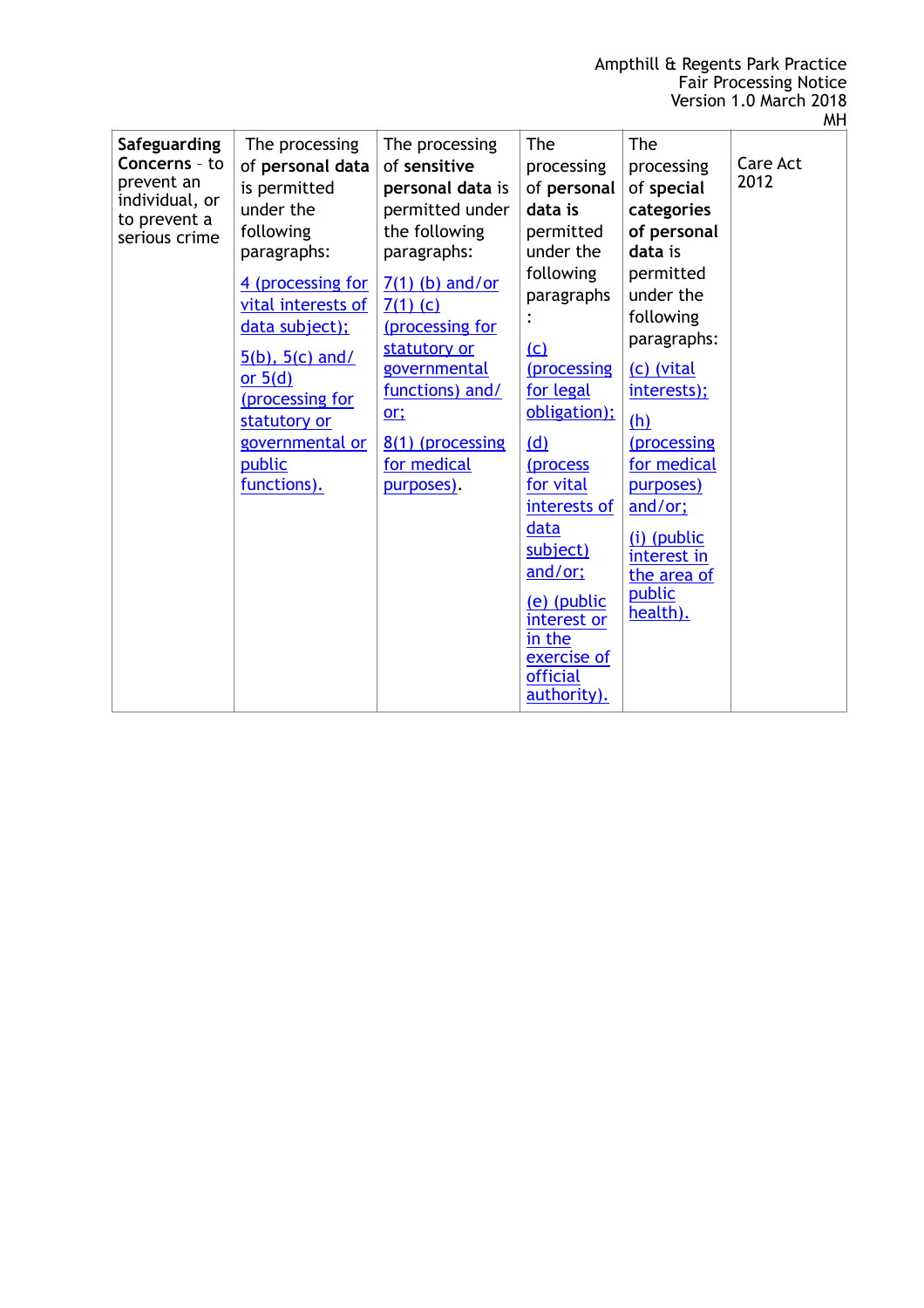|                                                                                                    |                                                                                                                                                                                                                                                                              |                                                                                                                                                                                                                                                                        |                                                                                                                                                                                                                                                                                                                                               |                                                                                                                                                                                                                                                                                            | <b>MH</b>                                                                                                    |
|----------------------------------------------------------------------------------------------------|------------------------------------------------------------------------------------------------------------------------------------------------------------------------------------------------------------------------------------------------------------------------------|------------------------------------------------------------------------------------------------------------------------------------------------------------------------------------------------------------------------------------------------------------------------|-----------------------------------------------------------------------------------------------------------------------------------------------------------------------------------------------------------------------------------------------------------------------------------------------------------------------------------------------|--------------------------------------------------------------------------------------------------------------------------------------------------------------------------------------------------------------------------------------------------------------------------------------------|--------------------------------------------------------------------------------------------------------------|
| Camden<br><b>Primary Care</b><br>Services (GP<br>Practices)<br>delivering<br>local care<br>service | The processing<br>of personal data<br>is permitted<br>under the<br>following<br>paragraphs:<br>4 (processing for<br>vital interests of<br>data subject);<br>$5(b)$ , $5(c)$ and/<br>or $5(d)$<br>(processing for<br>statutory or<br>governmental or<br>public<br>functions). | The processing<br>of sensitive<br>personal data is<br>permitted under<br>the following<br>paragraphs:<br>$7(1)$ (b) and/or<br>$7(1)$ (c)<br>(processing for<br>statutory or<br>governmental<br>functions) and/<br>or:<br>8(1) (processing<br>for medical<br>purposes). | The<br>processing<br>of personal<br>data is<br>permitted<br>under the<br>following<br>paragraphs<br>$\ddot{\cdot}$<br>(c)<br><i>(processing</i><br>for legal<br>obligation);<br>(d)<br>(process<br>for vital<br>interests of<br>data<br>subject)<br>and/or:<br>(e) (public<br>interest or<br>in the<br>exercise of<br>official<br>authority). | The<br>processing<br>of special<br>categories<br>of personal<br>data is<br>permitted<br>under the<br>following<br>paragraphs:<br>(c) (vital<br>interests);<br>(h)<br>(processing<br>for medical<br>purposes)<br>and/or;<br>(i) (public<br>interest in<br>the area of<br>public<br>health). | Section 251B<br>Health and<br><b>Social</b><br>(Safety and<br><b>Quality Act)</b><br>2015 (Duty<br>to Share) |
| "Risk<br><b>Stratification</b><br>" (Population<br><b>Health</b><br>Management)                    | See other legal<br>basis and<br>justification                                                                                                                                                                                                                                | See other legal<br>basis and<br>justification                                                                                                                                                                                                                          | See other<br>legal basis<br>and<br>justificatio<br>n                                                                                                                                                                                                                                                                                          | See other<br>legal basis<br>and<br>justification                                                                                                                                                                                                                                           | Section 251<br><b>NHS Act 2006</b>                                                                           |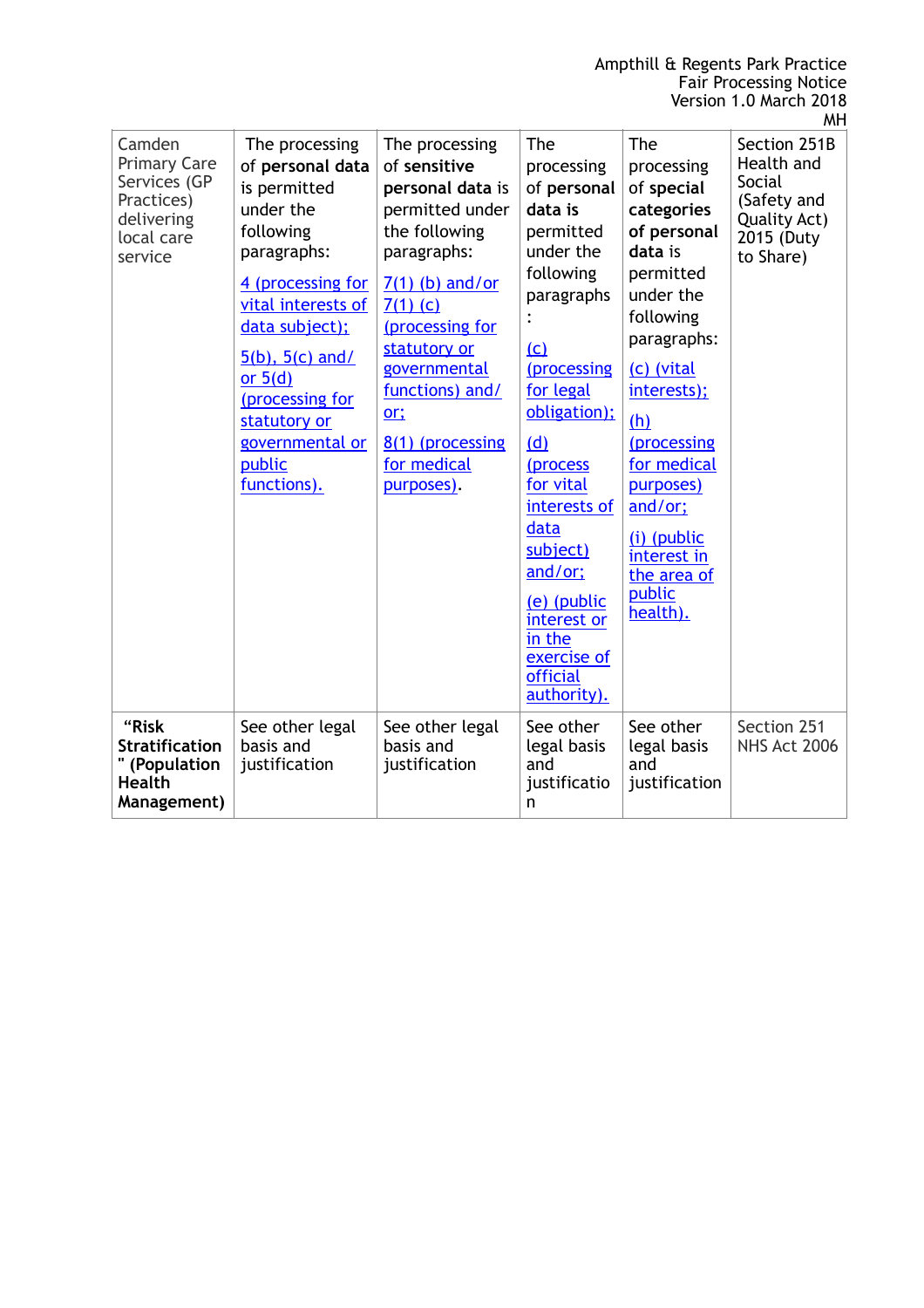Your personal data or sensitive personal/special categories of personal data may also be used in the following cases:

- The information is necessary for your direct healthcare
- You have freely given your informed agreement (consent) for us to use your information for a
	- specific purpose
- There is a legal requirement that will allow us to use or provide information (e.g. a formal court

order)

## 5. **What do we use anonymised data for?**

We use anonymised data to plan health care services. Specifically we use it to:

- Check the quality and efficiency of the health services we commission
- Prepare performance reports on the services we commission.
- Review the care being provided to make sure it is of the highest standard

# 6. **Do you share my information with other organisations?**

The law provides some NHS bodies, particularly NHS Digital, (formally the Health and Social Care Information Centre) ways of collecting and using patient data that cannot identify a person to help Commissioners to design and procure the combination of services that best suit the population they serve.

We may share information with NHS England and NHS Digital. If you do not want your information to be used for purposes beyond providing your care you can choose to opt-out. If you wish to do so, please inform your us and we they will mark your choice in your medical record. You can opt out of your data being used for some purposes. You can withdraw your opt-out choice at any time by informing us. More information is available on [NHS Digital Your personal information choices.](http://www.hscic.gov.uk/yourinfo)

NHS Digital takes the responsibility for looking after care information very seriously. Please follow links on [how we look after information](http://content.digital.nhs.uk/patientconf) for more detailed documentation.

NHS England recognises the importance of protecting personal and confidential information in all that we do, all we direct or commission, and takes care to meet its legal duties. Follow the links on the [How we use your information](https://www.england.nhs.uk/contact-us/privacy-notice/) page for more details.

# **7. Camden local sharing initiatives**

We may share information about you with other Camden Practices, NHS Trusts Providers, Community Health and the Local Authority to support the delivery of direct health and care in line with Camden Local Care Delivery strategy, interoperability solutions and the NHS Five Year Forward View and Sustainability Transformation Plan ("STP").

**A List of our sharing Partners and external data processors we work with and the services they provide include:** 

• **[NHS Camden Clinical Commissioning Group \(Camden CCG\):](http://www.camdenccg.nhs.uk/)** Responsible for securing, planning, designing and paying for your NHS services, including planned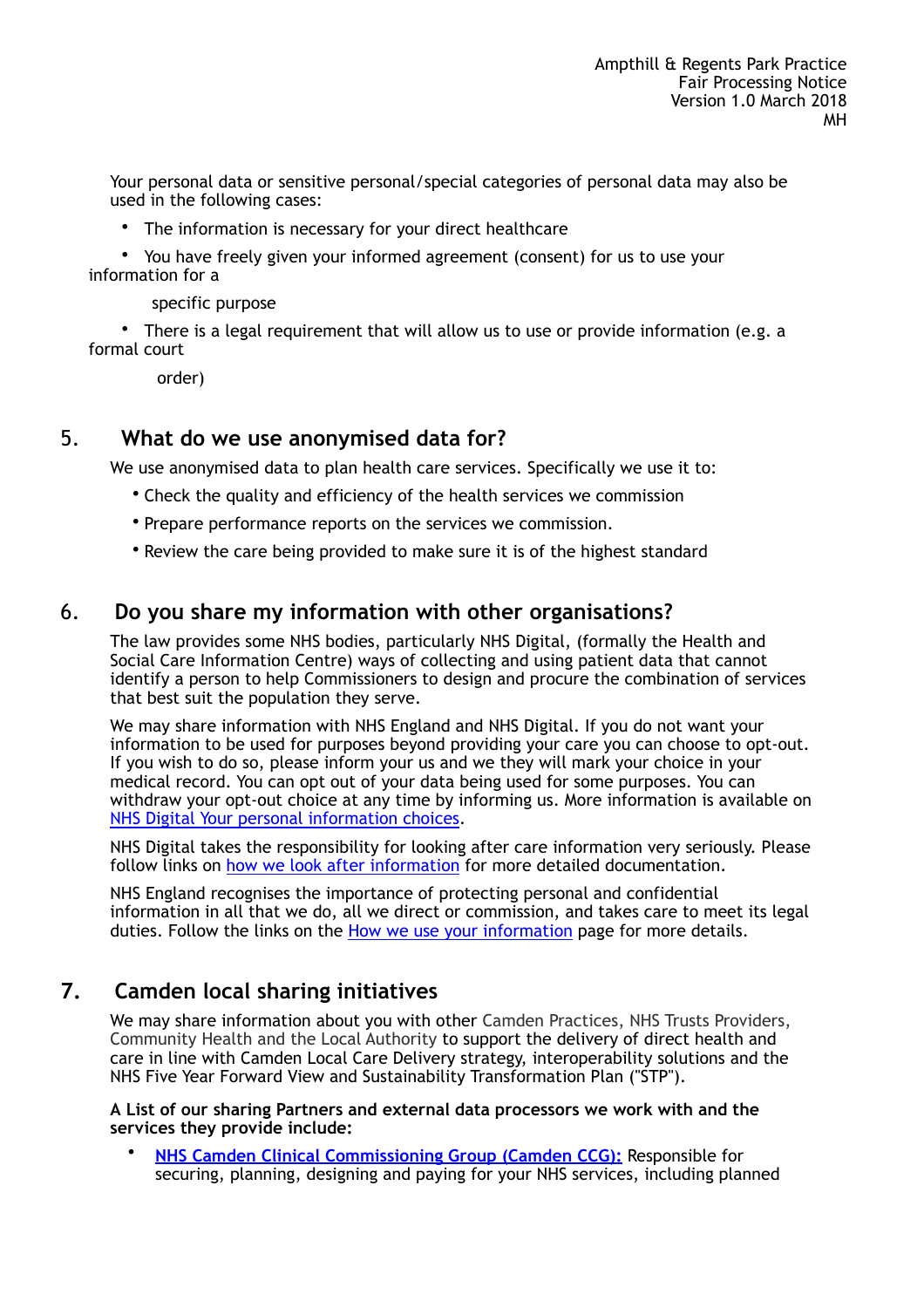and emergency hospital care, mental health, rehabilitation, community and primary medical care (GP) services, Information Communication Technology (ICT), providing risk stratification services and acting as the data processor in respect to CIDR.

- **[North East London Commissioning Support Unit](http://www.nelcsu.nhs.uk/)**: Commissioning intelligence analysis (add value to the analyses of data that does not directly identify individuals).
- [London Borough of Camden \(Adult Social Care\)](https://www.camden.gov.uk/ccm/navigation/%3Bjsessionid=13DADC596E5D6D8C181B174F1F1A3E6D)
- [University College London Hospital NHS Foundation Trust](https://www.uclh.nhs.uk/Pages/Home.aspx): Provides academically-led acute and specialist services, to the local area, by delivering patient care
- [Central and North West London Community Hospital:](https://www.cnwl.nhs.uk/services/) Provides health care services for people with a wide range of physical and mental health needs
- [Camden and Islington Mental Health Trust:](http://www.candi.nhs.uk/about-us) Provides safe and innovative care to our patients in the community, in their homes or in hospital
- [Royal Free London NHS Foundation Trust](https://www.royalfree.nhs.uk/): Provides health care services for people with a wide range of physical and mental health needs.
- Camden Primary Care Services including GP Practices and GP Federations: Delivering local care services across Camden area.
- Mede **Analytics:** Risk stratification software supplier
- Age UK
- **Marie Curie**
- Tavistock and Portman NHS Foundation Trust Providing psychiatric service
- London Central & West Unscheduled Care
- Niche Healthcare record storage and distribution

## **8. Camden digital transformation and interoperability initiatives**

In line with the NHS [Five Year Forward View](http://www.england.nhs.uk/ourwork/futurenhs/) vision and Sustainability Transformation Plan ("**STP**") Camden Local Care Delivery Strategy and North Central London (NCL) interoperability programme have delivered a shared technology/ system in order to facilitate transformation of health and care services irrespective of traditional organisational or technological boundaries. The shared is system is referred to as Care Integrated Digital Record (CIDR).

### **8.1 What is Care Integrated Digital Record (CIDR)?**

**[Care Integrated Digital Record \(CIDR\)](http://cidrprortal.nhs.uk/) is** an electronic record linking information from health and social care organisations across North Central London (NCL). Health and care professionals these records through an online portal to enable them provide the best possible to patients and clients.

CIDR includes information about patients/clients recorded by acute hospitals, mental health, community health, social care and GP Practices.

#### **8.2 What is EMIS Web data streaming?**

The Emis Web data streaming to enables Camden GPs and their Providers Partners (e.g. acute hospitals, mental and community health) share patients' medical records on EMIS Web systems in order to provide direct patient care for services such as, continued extended access, home visits, universal offers, musculoskeletal service, GP at front door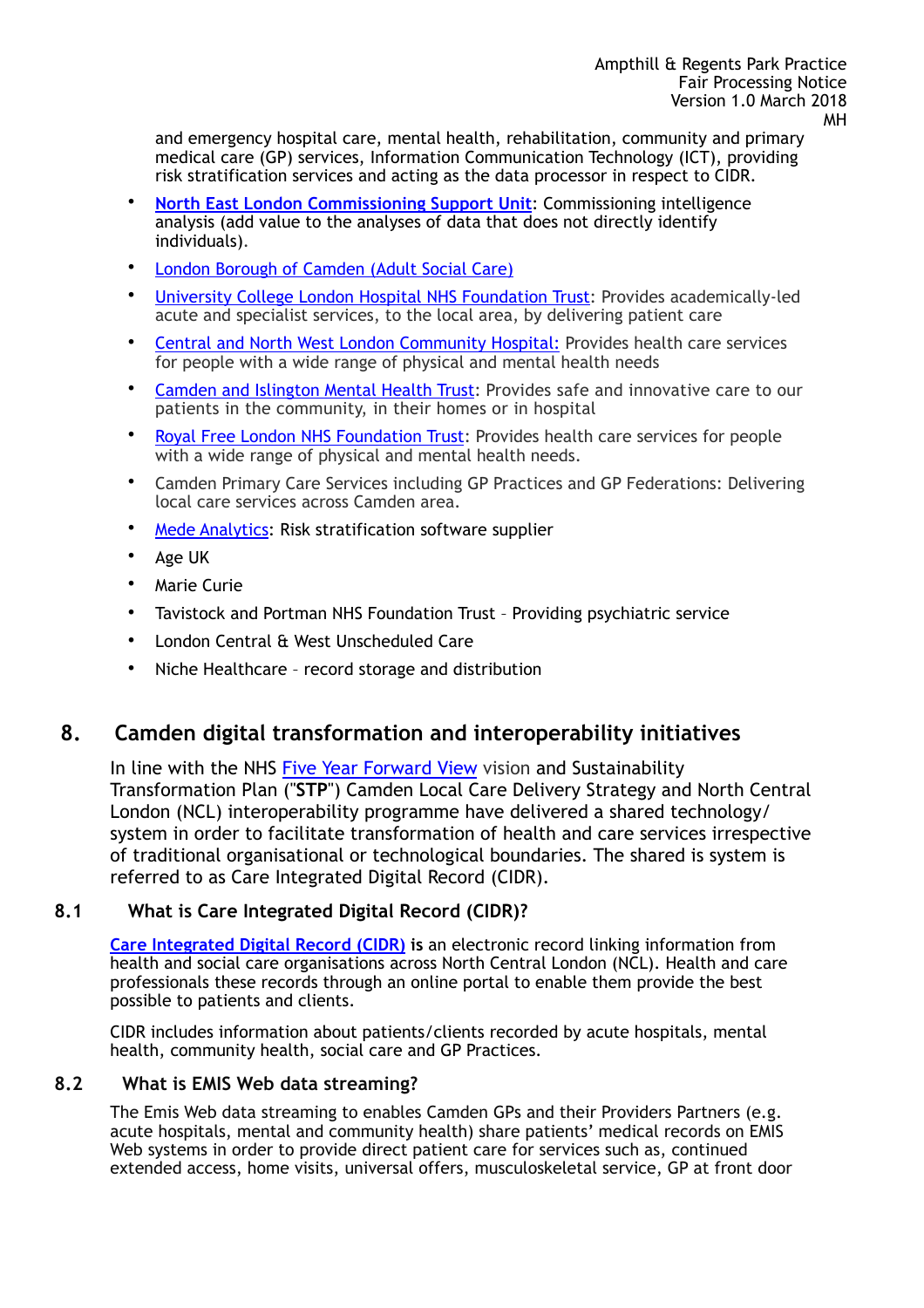and other neighbourhood services across Camden, in line the local Care delivery strategy and the NHS STP.

It also enables specific Camden GPs identify their patients with highly complex, multiple morbidity and/or frailty, who might benefit from targeted multi-disciplinary team support as part of case management and care planning (the "Case Finding Purpose");

#### **How will my information be made available?**

The information is "streamed" in real time and on-demand, meaning that data from your GP record is neither extracted, nor uploaded, nor sent anywhere. The data remains within your GP Emis database and users are allowed read-view access only.

#### **8.3 What are the Legal Basis and justification for processing my data on CIDR and Emis Web streaming?**

The conditions / legal basis and justification for the sharing personal, sensitive personal/ special categories of personal data in Emis Web and CIDR are:

| <b>Data Protection</b><br><b>Act 1998</b><br>- Schedule 2 -                            | <b>Data Protection Act</b><br>1998<br>- Schedule 3 -                                            | <b>General Data</b><br>Protection<br>Regulation<br>- Article 6 -                                   | <b>General Data Protection</b><br><b>Regulation</b><br>- Article 9 -                                        |
|----------------------------------------------------------------------------------------|-------------------------------------------------------------------------------------------------|----------------------------------------------------------------------------------------------------|-------------------------------------------------------------------------------------------------------------|
|                                                                                        |                                                                                                 |                                                                                                    |                                                                                                             |
| The sharing of<br>personal data is<br>permitted under<br>the following<br>paragraphs:  | The sharing of<br>sensitive personal<br>data is permitted<br>under the following<br>paragraphs: | The sharing of<br>personal data is<br>permitted under the<br>following paragraphs:<br>a (consent); | The sharing of special<br>categories of personal<br>data is permitted under<br>the following<br>paragraphs: |
| 1 (consent);                                                                           | 1 (consent);                                                                                    | (c) (processing for                                                                                | (a) (explicit consent);                                                                                     |
| 4 (processing for                                                                      | 7(1) (b) and/or 7(1)                                                                            | legal obligation);                                                                                 | (c) (vital interests);                                                                                      |
| vital interests of<br>data subject);<br>$5(b)$ , $5(c)$ and/or                         | (c) (processing for<br>statutory or<br>governmental<br>functions) and/or;                       | (d) (process for vital<br>interests of data<br>subject) and/or;                                    | (h) (processing for<br>medical purposes) and/<br>or;                                                        |
| 5(d) (processing for<br>statutory or<br>governmental or<br>public functions).          | 8(1) (processing for<br>medical purposes).                                                      | (e) (public interest<br>or in the exercise of<br>official authority).                              | (i) (public interest in the<br>area of public health).                                                      |
| The sharing of<br>personal data for<br>indirect care is will<br>be permitted<br>under: | The sharing of<br>personal sensitive<br>data for indirect care<br>will be permitted<br>under:   | The sharing of<br>personal data for<br>indirect care will be<br>permitted under:                   | The sharing of special<br>category data for<br>indirect care will be<br>permitted under:                    |
| 1 (consent);                                                                           | 1 (consent)                                                                                     | a (consent);                                                                                       | (a) (explicit consent);                                                                                     |

### **8.4 Can I opt-out of CIDR and/or Emis Web data streaming?**

A patient or client can opt out of having a CIDR record or Emis Web data streaming by completing an opt-out form with their GP Practice. Although we will first need to explain how this may affect the care you receive.

### **9. National Programme and Systems**

**9.1. What Summary the Care Record (SCR)?**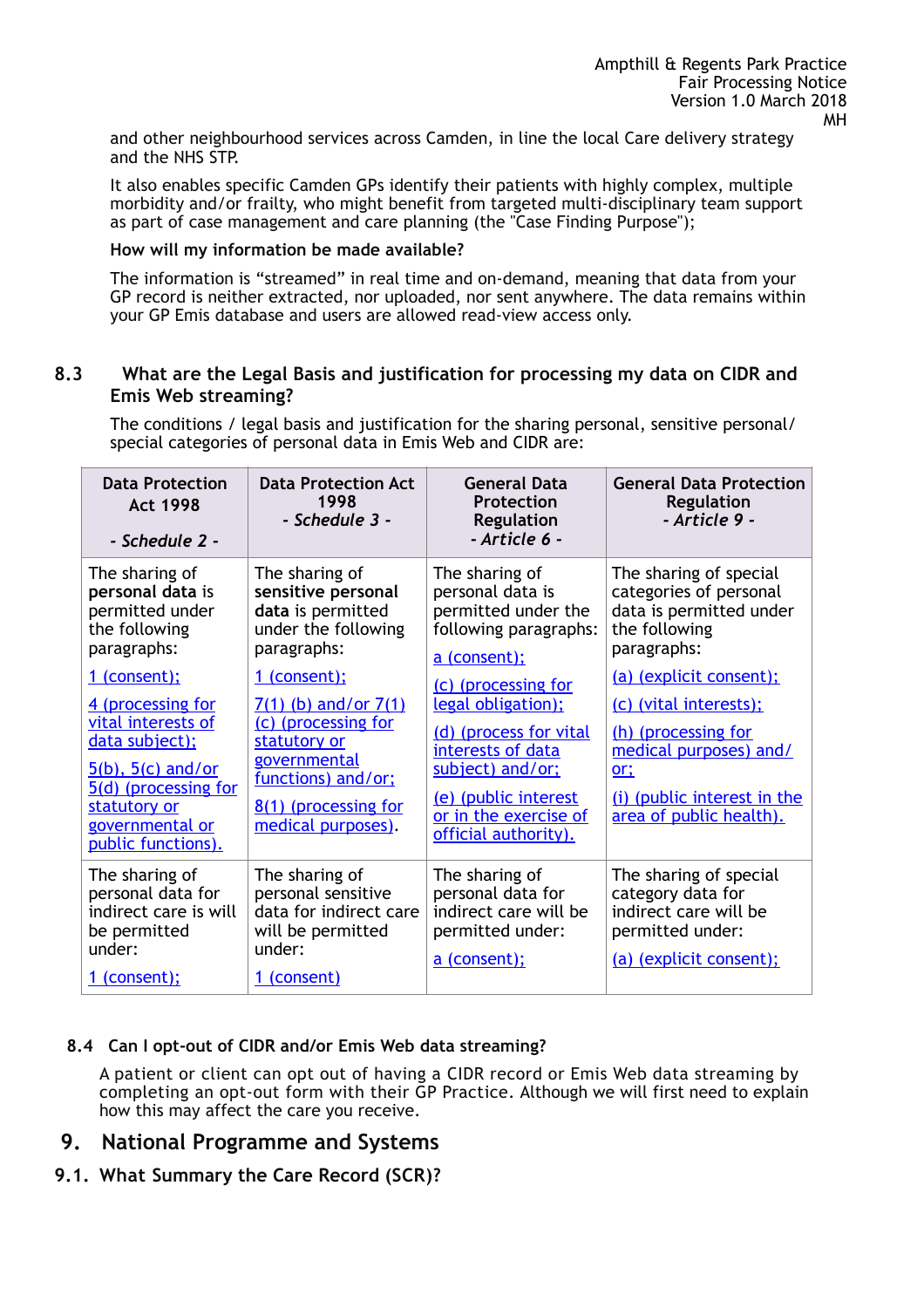[The Summary Care Record \(SCR\)](https://digital.nhs.uk/summary-care-records) is an electronic record of important patient information, created from GP medical records. It can be seen and used by authorised staff in other areas of the health and care system involved in the patient's direct care. Health and care staff can [access SCR through the Spine web portal](https://portal.national.ncrs.nhs.uk/portal/)

The SCR can be viewed by health and care staff, and viewing is now being rolled out to community pharmacies. SCRs can be viewed through clinical systems or through the [SCR a web viewer,](https://portal.national.ncrs.nhs.uk/portal/) from a machine logged in to the secure NHS network, using a [smartcard](https://digital.nhs.uk/Registration-Authorities-and-Smartcards) with the appropriate Role Based Access Control codes set.

Patients can ask to view or add information to their SCR by visiting their GP Practice. For more patient information see [your health records - NHS Choices](http://www.nhs.uk/NHSEngland/thenhs/records/healthrecords/Pages/overview.aspx).

Access to SCR information means that care in other settings is safer, reducing the risk of prescribing errors. It also helps avoid delays to urgent care. At a minimum, the SCR holds important information about;

- current medication
- allergies and details of any previous bad reactions to medicines
- the name, address, date of birth and NHS number of the patient

The patient can also choose to include [additional information in the SCR,](https://digital.nhs.uk/summary-care-records/additional-information) such as details of long-term conditions, significant medical history, or specific communications needs. Data within the SCR is protected by secure technology. Users must have a [smartcard](https://digital.nhs.uk/Registration-Authorities-and-Smartcards) with the correct codes set. Each use is recorded

A patient can opt out of having an SCR by returning a completed [opt-out form](http://webarchive.nationalarchives.gov.uk/20160921135209/http:/systems.digital.nhs.uk/scr/library/optout.pdf) to their GP practice. Although we will first need to explain how this may affect the care you receive.

# 10. **Details of data linkage with other datasets**

Data may be de-identified and linked so that it can be used to improve health care and development and monitor NHS performance. Where data is used for these statistical purposes, stringent measures are taken to ensure individual patients cannot be identified.

When analysing current health services and proposals for developing future services it is sometimes necessary to link separate individual datasets to be able to produce a comprehensive evaluation. This may involve linking primary care GP data with other data such as secondary uses service (SUS) data (inpatient, outpatient and A&E). In some cases there may also be a need to link local datasets which could include a range of acute-based services such as radiology, physiotherapy, audiology etc., as well as mental health and community-based services such as Improving Access to Psychological Therapies (IAPT), community nursing, podiatry etc. When carrying out this analysis, the linkage of these datasets is always done using a unique identifier that does not reveal a person's identity.

The organisation responsible for processing de-identified and linked data under this category, on behalf of the Practice is [NHS Camden CCG](http://www.camdenccg.nhs.uk/). We ensure that the data processor is legally and contractually bound to operate and prove security arrangements are in place where data that could or does identify a person are processed.

## 11. **What are your rights?**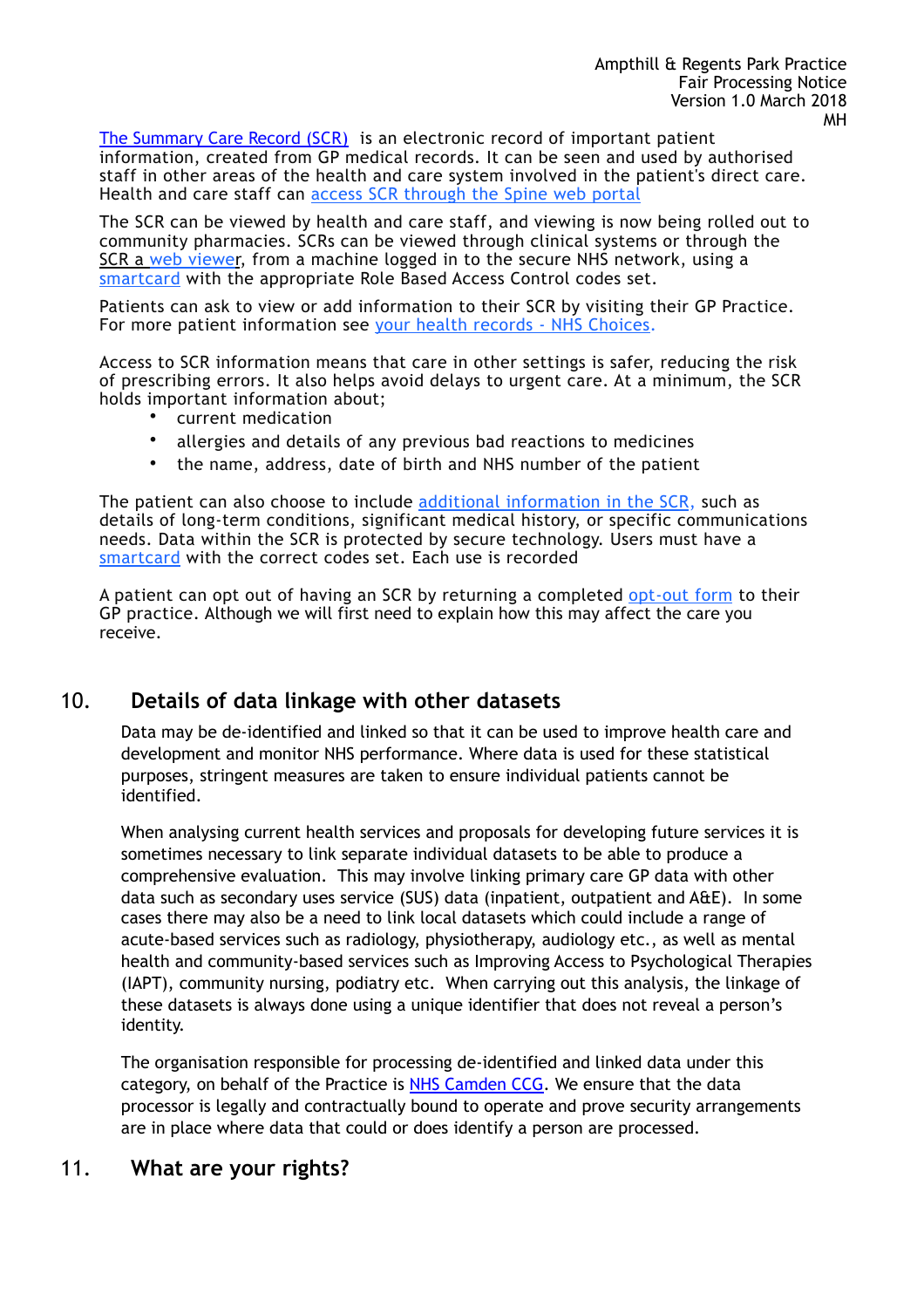Where information from which you can be identified is held, you have the:

- Right of access to view or request copies of the records
- Right to rectification of inaccurate personal data or special categories of personal data
- Right to restriction of the processing of your data where accuracy of the data is contested, processing is unlawful or where we no longer need the data for the purposes of the processing
- Right to object and automated individual decision-making
- Right to data portability by requesting the data which you provided to us (not data generated by us) in a structured, commonly used machine readable format. Your right to portability applies only where:
	- o data is processed by automated means, and
	- o you provided consent to the processing or,
	- o the processing is necessary for the fulfilment of a contract
- **Right to erasure (right to be forgotten).** Examples of where Right of Erasure' will apply are:
	- o Where you had given consent and later and withdraws their consent;
	- o where your personal data concerning health has been unlawfully processed;
	- $\circ$  where your personal health data data is no longer necessary in relation to the purposes for which they were collected;
	- $\circ$  where you object to the processing of your personal health data pursuant to and there are no overriding legitimate grounds for the processing.

**You can exercise your rights at anytime by completing our** Subject Access Request (SAR) form. We will first need to explain how this may affect the care you receive and any overriding legitimate grounds for the processing that may apply.

## **12. What is the patient opt-out?**

The NHS Constitution states "You have the right to request that your confidential information is not used beyond your own care and treatment and to have your objections considered".

There are two types of opt- outs available at different levels. These include:

#### **12.1 Type 1 opt-out**

If you do not want personal confidential information that identifies you to be shared outside your GP practice, for purposes beyond your direct care, you can register a 'Type 1 opt-out' with your GP practice. This prevents your personal confidential information from being used other than in particular circumstances required by law, such as a public health emergency like an outbreak of a pandemic disease.

Patients are only able to register the opt-out at their GP practice.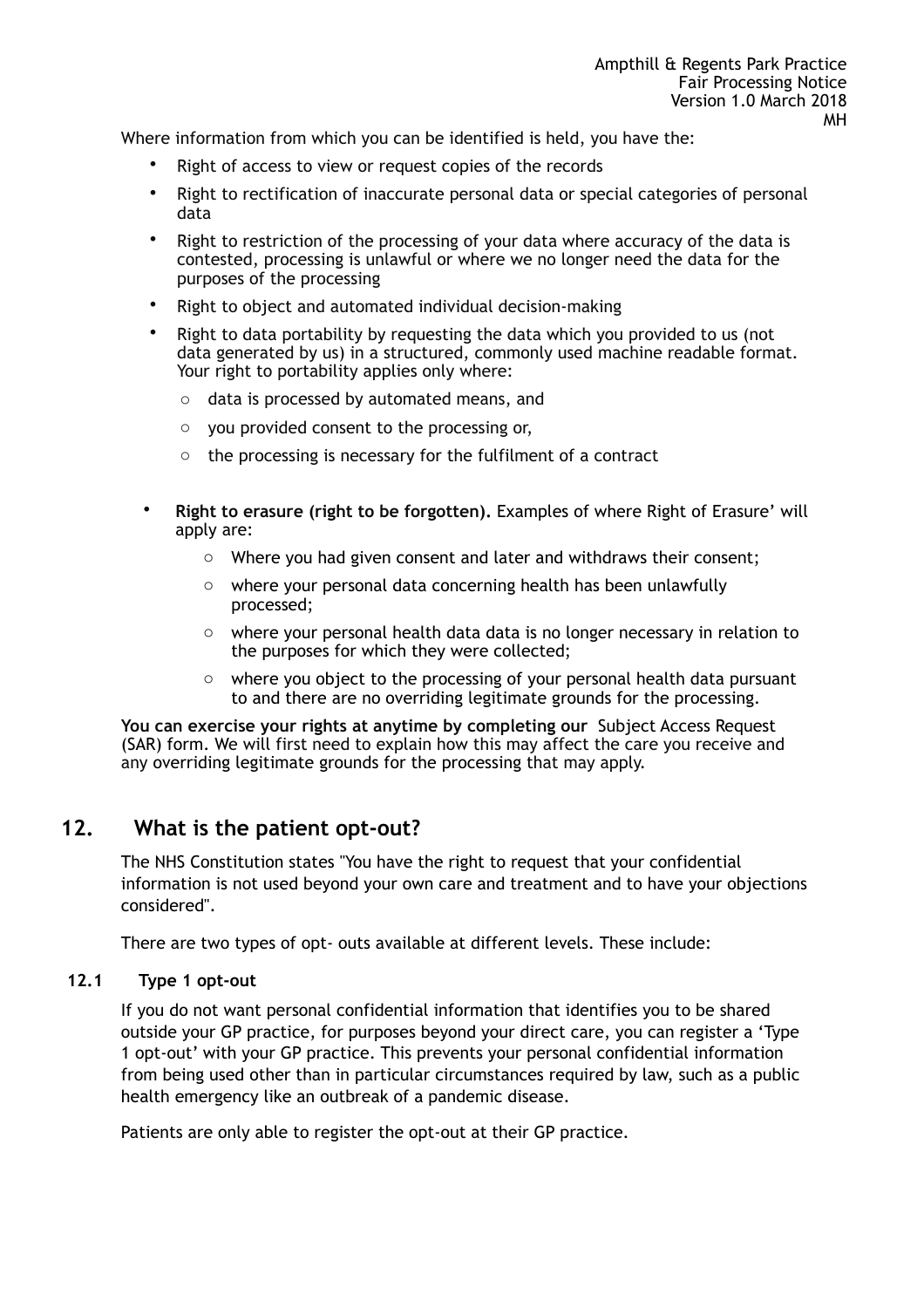Records for patients who have registered a 'Type 1 opt-out' will be identified using a particular code that will be applied to your medical records that will stop your records from being shared outside of your GP Practice.

#### **12.2 Type 2 opt – out**

NHS Digital collects information from a range of places where people receive care, such as hospitals and community services.

To support those NHS constitutional rights, patients within England are able to opt out of their personal confidential data being shared by the HSCIC for purposes other than their own direct care, this is known as a 'Type 2 opt-out'.

If you do not want your personal confidential information to be shared outside of NHS Digital, for purposes other than for your direct care, you can register a 'Type 2 opt-out' with your GP practice.

Patients are only able to register the opt-out at their GP practice.

#### **Further Information and Support about Type 2 opt-outs:**

For further information and support relating to Type 2 opt-outs please contact NHS Digital on:

Tel: 0300 303 5678 Email: [enquiries@nhsdigital.nhs.uk](mailto:enquiries@nhsdigital.nhs.uk) Alternatively visit the website [http://content.digital.nhs.uk/article/7092/Information](http://content.digital.nhs.uk/article/7092/Information-on-type-2-opt-outs)[on-type-2-opt-outs](http://content.digital.nhs.uk/article/7092/Information-on-type-2-opt-outs)

# **13. What safeguards are in place to ensure data that identifies me is secure?**

We only use information that may identify you in accordance with the Data Protection Act 1998 and the EU General Data Protection Regulation 2016. These Legislations requires us to process personal data only if there is a legitimate basis for doing so and that any processing must be fair and lawful.

Within the health sector, we also have to follow the common law duty of confidence, which means that where identifiable information about you has been given in confidence, it should be treated as confidential and only shared for the purpose of providing direct healthcare.

The [NHS Digital Code of Practice on Confidential Information](http://systems.digital.nhs.uk/infogov/codes) applies to all of our staff, and they are required to protect your information, inform you of how your information will be used, and allow you to decide if and how your information can be shared. All Ampthill and Regents Park Practice staff are expected to make sure information is kept confidential and receive annual training on how to do this. This is monitored by the Practice and can be enforced through disciplinary procedures.

We also ensure the information we hold is kept in secure locations, restrict access to information to authorised personnel only, protect personal and confidential information held on equipment such as laptops with encryption (which masks data so that unauthorised users cannot see or make sense of it).

The Practice is registered with the Information Commissioner's Office (ICO) as a data controller and collects data for a variety of purposes. A copy of the registration is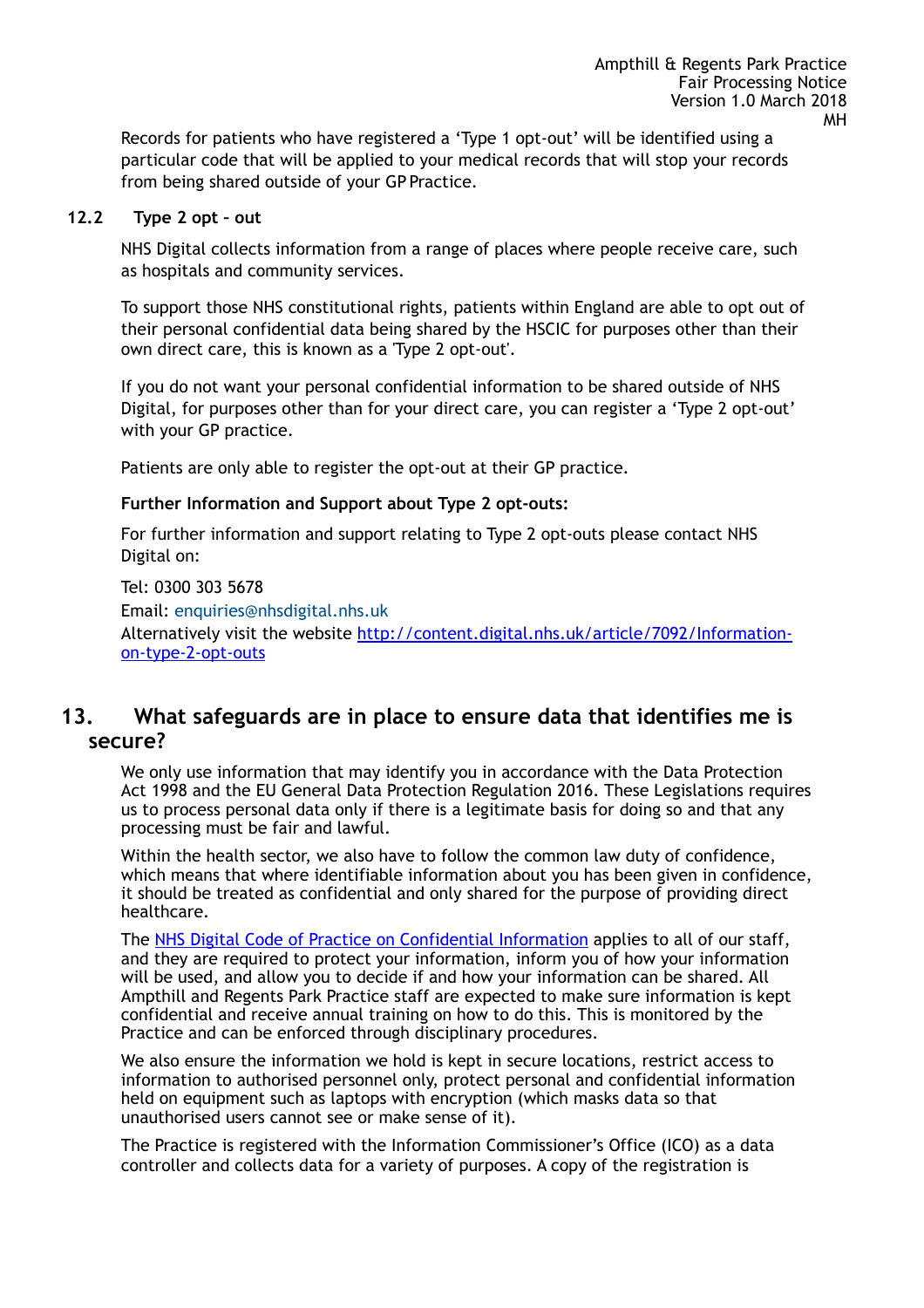available through the **[ICO website](https://ico.org.uk/esdwebpages/search)**. You can search by our Practice name or ICO Data Protection Register number Z5101174

# **How long do you hold confidential information for?**

All records held by the Practice will be kept for the duration specified in the Records [Management Codes of Practice for Health and Social Care](https://www.gov.uk/government/publications/records-management-code-of-practice-for-health-and-social-care)

# 14. **Gaining access to the data we hold about you**

Everybody has the right to see, or have a copy, of data we hold that can identify you, with some exceptions. You do not need to give a reason to see your data.

If you want to access your data you must make the request in writing. Under special circumstances, some information may be withheld.

If you wish to have a copy of the information we hold about you, please write to:

**The Practice Secretary (Records)** 

**Ampthill Practice, Crowndale Health Centre, 59 Crowndale Road. London NW1 1TN or** 

**Regents Park Practice, Cumberland Market. London NW1 3RH** 

## **15. The role of the Practice Caldicott Guardian**

The Practice **Senior Partner** is the Caldicott Guardian who is responsible for protecting the confidentiality of patients/service-user's information and enabling appropriate information sharing. Acting as the 'conscience' of the organisation, the Caldicott Guardian actively supports work to enable information sharing where it is appropriate to share, and will advise on options for lawful and ethical processing of information. The Caldicott Guardian contact details are:

**The Caldicott Guardian** 

**Ampthill Practice, Crowndale Health Centre, 59 Crowndale Road. London NW1 1TN or** 

**Regents Park Practice, Cumberland Market. London NW1 3RH** 

### 16. **Your right to opt out**

In some instances, you are allowed to request that your confidential information is not used beyond your own care and treatment and to have your objections considered. If your wishes cannot be followed, you will be told the reasons (including the legal basis) for that decision.

If you wish to exercise your right to opt-out, or to speak to somebody to understand what impact this may have, if any, please contact us: [www.ampthillpractice.co.uk](http://www.ampthillpractice.co.uk) or [www.regentsparkpractice.co.uk](http://www.regentsparkpractice.co.uk)

## 17. **What is the right to know?**

The Freedom of Information Act 2000 (FOIA) gives people a general right of access to information held by or on behalf of public authorities, promoting a culture of openness and accountability across the public sector.

#### **18.1 What sort of information can I request?**